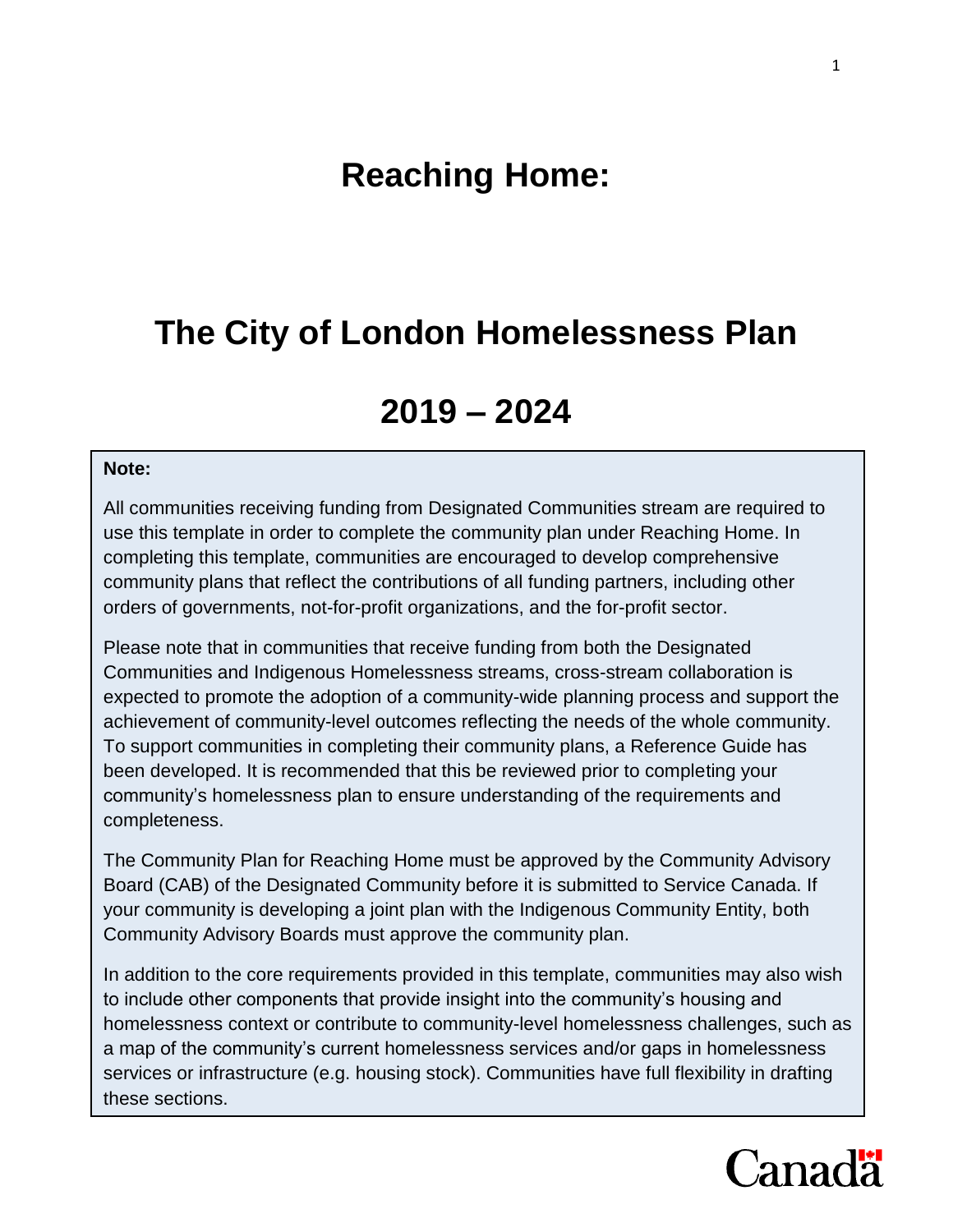## **Table of Contents**

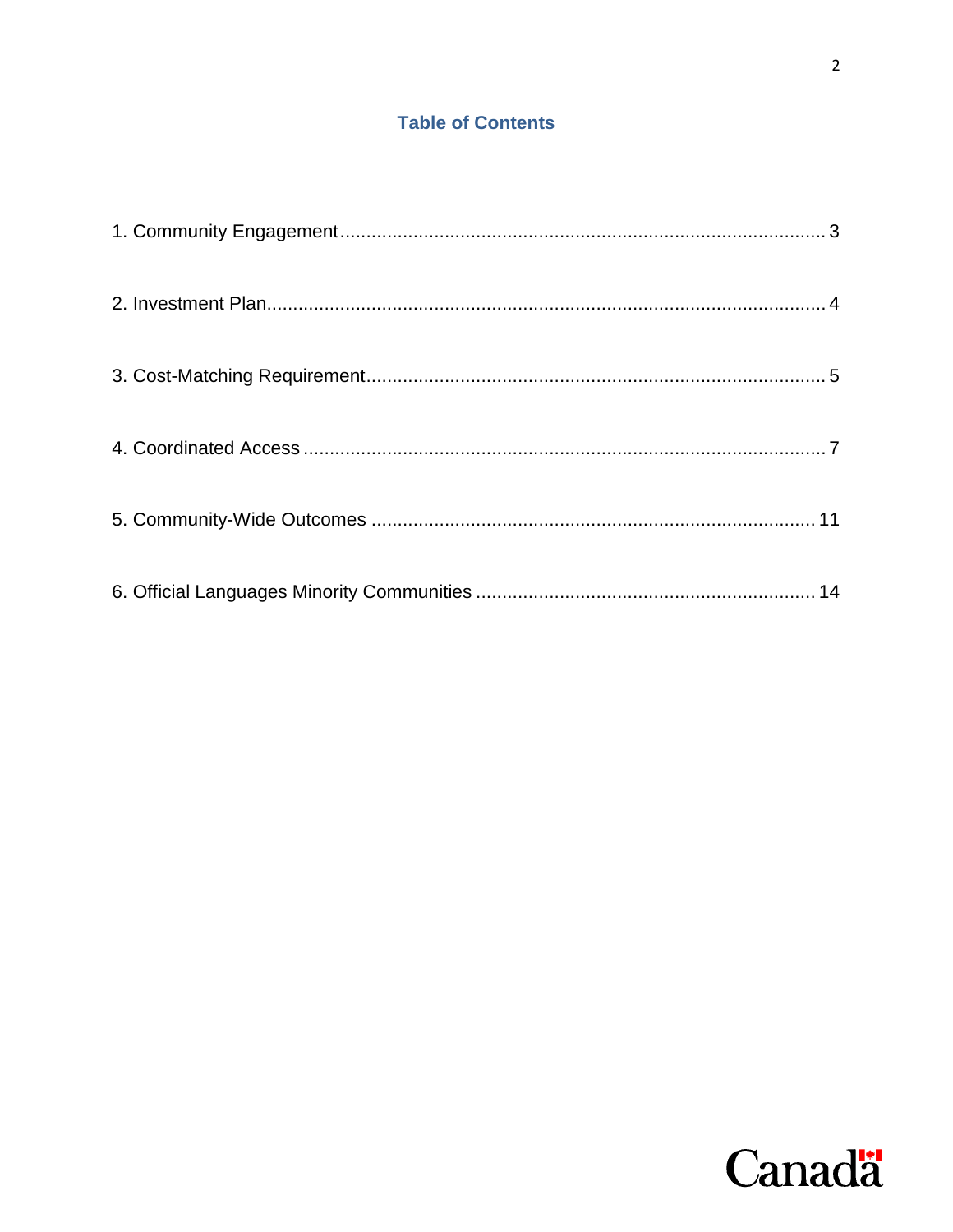### <span id="page-2-0"></span>**1. Community Engagement**

 $\overline{\phantom{a}}$ 

*Please identify the steps taken to engage your community stakeholders in developing this plan. 1*

The City of London has engaged community stakeholders through the community consultation process for the development of the Homeless Prevention and Housing Community Plan – titled Housing Stability for All.

| The Housing Stability Plan Development Process                                                                                      |                                                                                                                                                                                                                                                                                                                            |  |  |
|-------------------------------------------------------------------------------------------------------------------------------------|----------------------------------------------------------------------------------------------------------------------------------------------------------------------------------------------------------------------------------------------------------------------------------------------------------------------------|--|--|
| The following outlines the process undertaken to develop the Housing Stability Plan<br>and inform the Reaching Home Community Plan. |                                                                                                                                                                                                                                                                                                                            |  |  |
| <b>Phase</b>                                                                                                                        | <b>Description</b>                                                                                                                                                                                                                                                                                                         |  |  |
| <b>Phase 1: Needs Assessment</b><br>January 2019 - March 2019                                                                       | Environmental scan conducted, which included a<br>review of national, provincial, and local data,<br>reports, policies, and strategic plans as they relate<br>to housing stability. A review of the literature was<br>also completed to investigate emerging trends, best<br>practices, and expert opinion.                |  |  |
| <b>Phase 2: Public Consultation</b><br>April 2019 - June 2019                                                                       | The public consultation process engaged<br>Londoners in identifying strategies and actions<br>related to housing stability to be addressed over the<br>next five years. The public participated in the<br>following ways:                                                                                                  |  |  |
|                                                                                                                                     | Online Survey – The public was invited to share<br>their ideas about specific themes related to housing<br>stability in London through an online survey. In total,<br>91 individuals responded to the online survey.                                                                                                       |  |  |
|                                                                                                                                     | Community Conversations - The public was invited<br>to hold their own community conversations. The<br><b>Community Conversation Toolkit provided</b><br>everything an individual or organization required to<br>facilitate a community conversation. In total, 192<br>individuals participated in community conversations. |  |  |
|                                                                                                                                     | Public Consultations - Five public consultations<br>were held to provide an opportunity to review and<br>provide feedback on draft strategies to be included                                                                                                                                                               |  |  |

<sup>&</sup>lt;sup>1</sup> Engagement with local Indigenous organizations, and the Indigenous Community Entity and Community Advisory Board is expected in the development of this community plan.

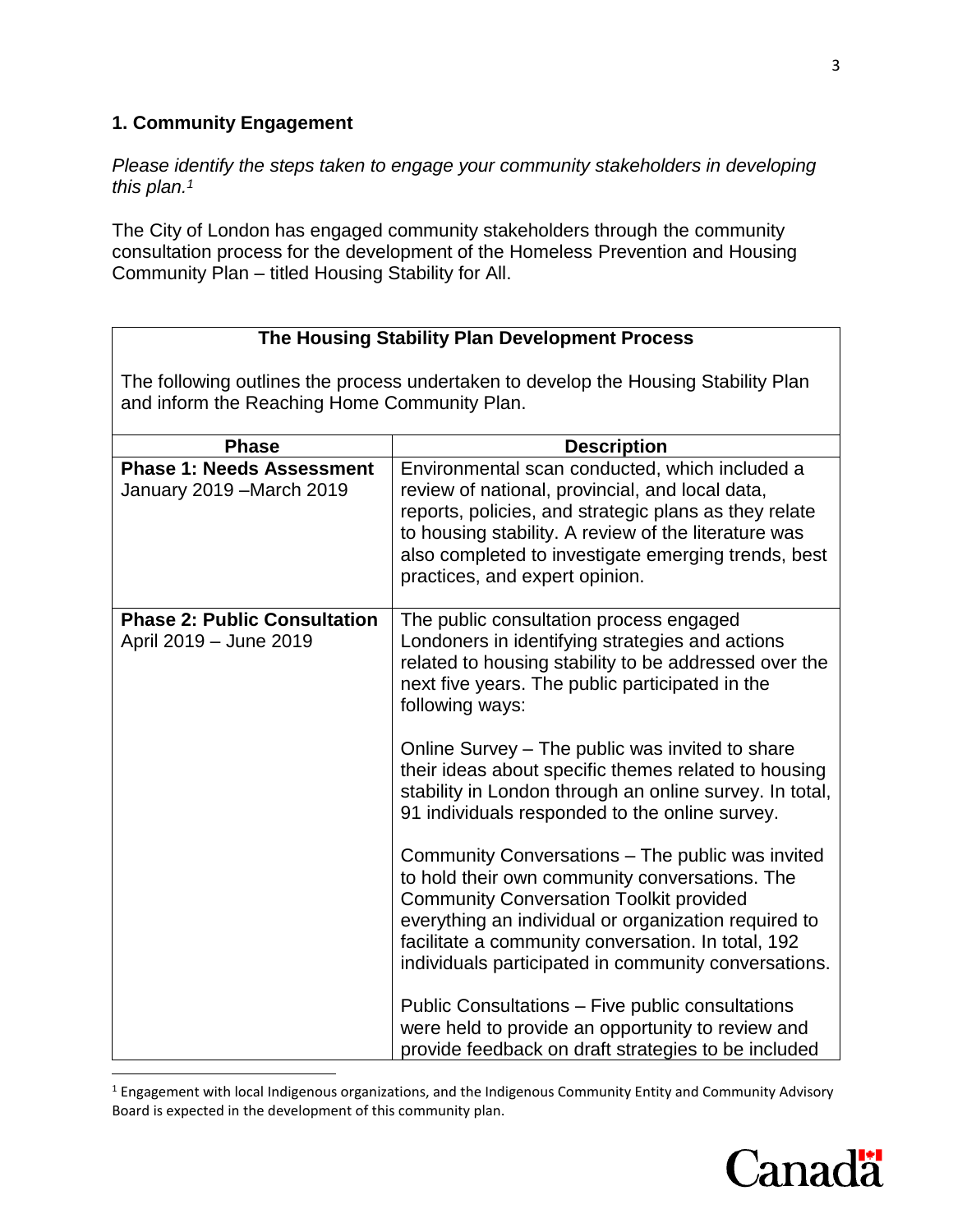|                                                                              | in the Plan. In total, 230 individuals participated in<br>the public consultations.                                                                                                                                                                                                                                                                                                                                           |
|------------------------------------------------------------------------------|-------------------------------------------------------------------------------------------------------------------------------------------------------------------------------------------------------------------------------------------------------------------------------------------------------------------------------------------------------------------------------------------------------------------------------|
| <b>Phase 3: Strategy</b><br><b>Development</b><br>July 2019 - September 2019 | Responses gathered through the public consultation<br>were analyzed, themed, and summarized. The<br>results from the public consultation, along with<br>several other sources, including City<br>Council/Committee conversations, municipal plans,<br>ministry guidelines, and federal requirements were<br>used to develop strategies priorities, strategies,<br>actions, and measures for the Plan.                         |
| <b>Phase 4: Strategy Validation</b><br>October 2019 - November<br>2019       | An open house was held to provide an opportunity<br>for members of the public to re-engage and review<br>the strategies and actions to be included in the Plan<br>using a drop-in format. When reviewing the<br>strategies and actions, members of the public were<br>asked to comment on what resonated with them,<br>what was missing, and how they could help. In total,<br>98 individuals attended and provided feedback. |
| <b>Phase 5: Plan Finalization</b><br>December 2019                           | The insights gathered through the open house were<br>used to finalize the strategies and actions to be<br>included in the Plan. The Plan was then written,<br>combining the data, evidence, and information<br>gathered through the needs assessment, public<br>consultation, and strategy validation process to<br>ensure that the voice of the community is well-<br>represented throughout the Plan.                       |

The City of London Community Plan will integrate with the Indigenous Homelessness Plan **(described further in section 4)** to support access to culturally appropriate housing and homelessness services for Indigenous peoples. This includes engaging Indigenous organizations and communities and coordinating with Indigenous housing providers and service providers. The City of London will support the goals, objectives, and outcomes of the Indigenous Homelessness Plan. The City has received a draft version of this Plan and is continuing to support the process.

#### <span id="page-3-0"></span>**2. Investment Plan**

*In the table below, please outline your planned allocation of Reaching Home funding (including funding from the Designated Community stream and Community Capacity and Innovation stream) from 2019-24 by investment area. Please note that it is acceptable that your community's funding priorities change over time. This investment* 

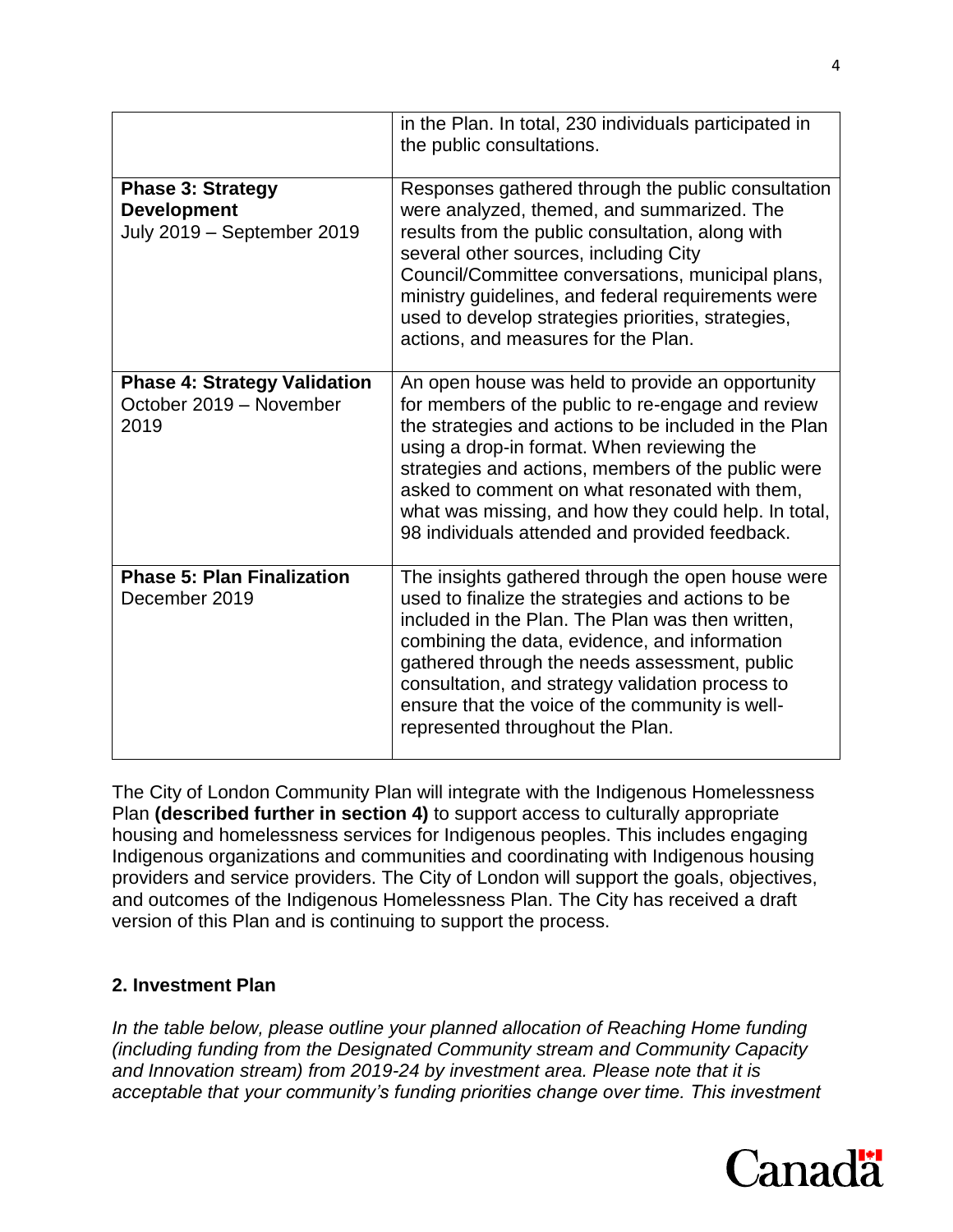*plan is to demonstrate that your community has a vision moving forward for the allocation of Reaching Home funding. An example has been included in the Community Plan Reference Guide.* 

#### **Reaching Home Annual Allocation**

2019-2020: \$1,026,340 2020-2021: \$1,008,840 2021-2022: \$1,199,007 2022-2023: \$1,191,877 2023-2024: \$1,191,877

|                                                                          | 2019-20 | 2020-21 | 2021-22 | 2022-23 | 2023-24 |
|--------------------------------------------------------------------------|---------|---------|---------|---------|---------|
| <b>Housing Services</b>                                                  | 32%     |         |         |         |         |
| <b>Prevention and</b><br>shelter diversion                               | 32%     |         |         |         |         |
| <b>Support Services</b>                                                  | 14%     | 76%     | 78%     | 78%     | 78%     |
| <b>Capital Investments</b>                                               |         |         |         |         |         |
| <b>Coordination of</b><br><b>Resources and Data</b><br><b>Collection</b> | 11%     | 9%      | 7%      | 7%      | 7%      |
| <b>Administration</b>                                                    | 11%     | 15%     | 15%     | 15%     | 15%     |
| <b>TOTAL</b>                                                             | 100%    | 100%    | 100%    | 100%    | 100%    |

#### <span id="page-4-0"></span>**3. Cost-Matching Requirement**

In the table below, please outline all funding for homelessness initiatives your community plans to receive from external partners from 2019 to 2024. This includes both financial and in-kind contributions. If your anticipated community contributions do not project to cost-match funding from both the Designated Community stream and Community Capacity and Innovation stream for each year, explain the circumstances below the table and include a description of the steps you will take to meet the requirement. An example has been included in the Community Plan Reference Guide.

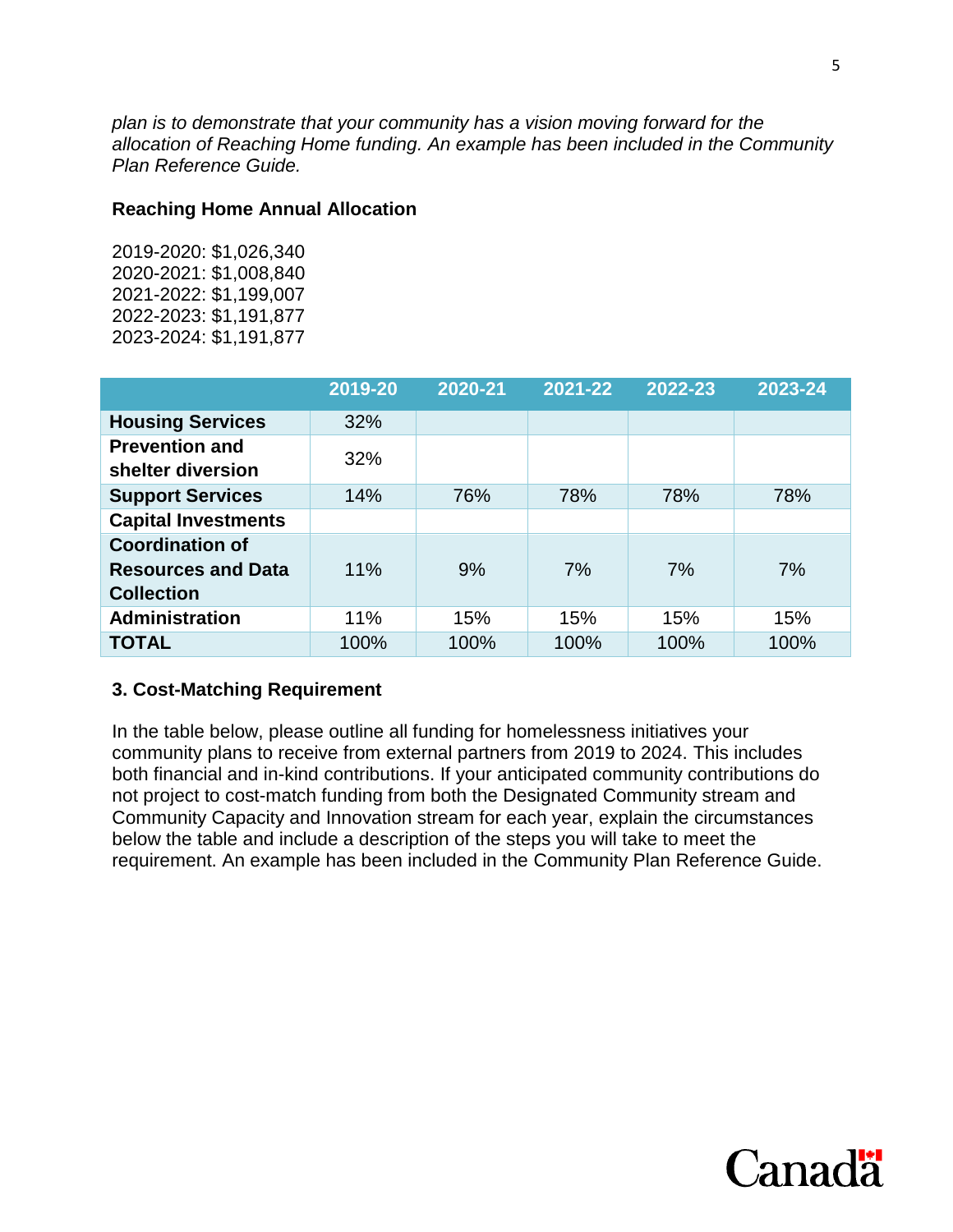<span id="page-5-0"></span>

| <b>Projected External Funding towards Homelessness Initiatives</b>                                            |            |            |            |            |            |             |
|---------------------------------------------------------------------------------------------------------------|------------|------------|------------|------------|------------|-------------|
| <b>Funder</b>                                                                                                 | 2019-20    | 2020-21    | 2021-22    | 2022-23    | 2023-24    | $2019 - 24$ |
| <b>Ontario</b><br><b>Community</b><br><b>Homelessness</b><br><b>Prevention</b><br><b>Initiative</b><br>(CHPI) | 10,725,290 | 11,290,770 | 11,290,770 | 11,290,770 | 11,290,770 | 55,888,370  |
| City of<br>London                                                                                             | 2,300,000  | 2,300,000  | 2,300,000  | 2,300,000  | 2,300,000  | 11,500,000  |
| <b>TOTAL</b>                                                                                                  | 13,025,290 | 13,590,770 | 13,590,770 | 13,590,770 | 13,590,770 | 67,388,370  |

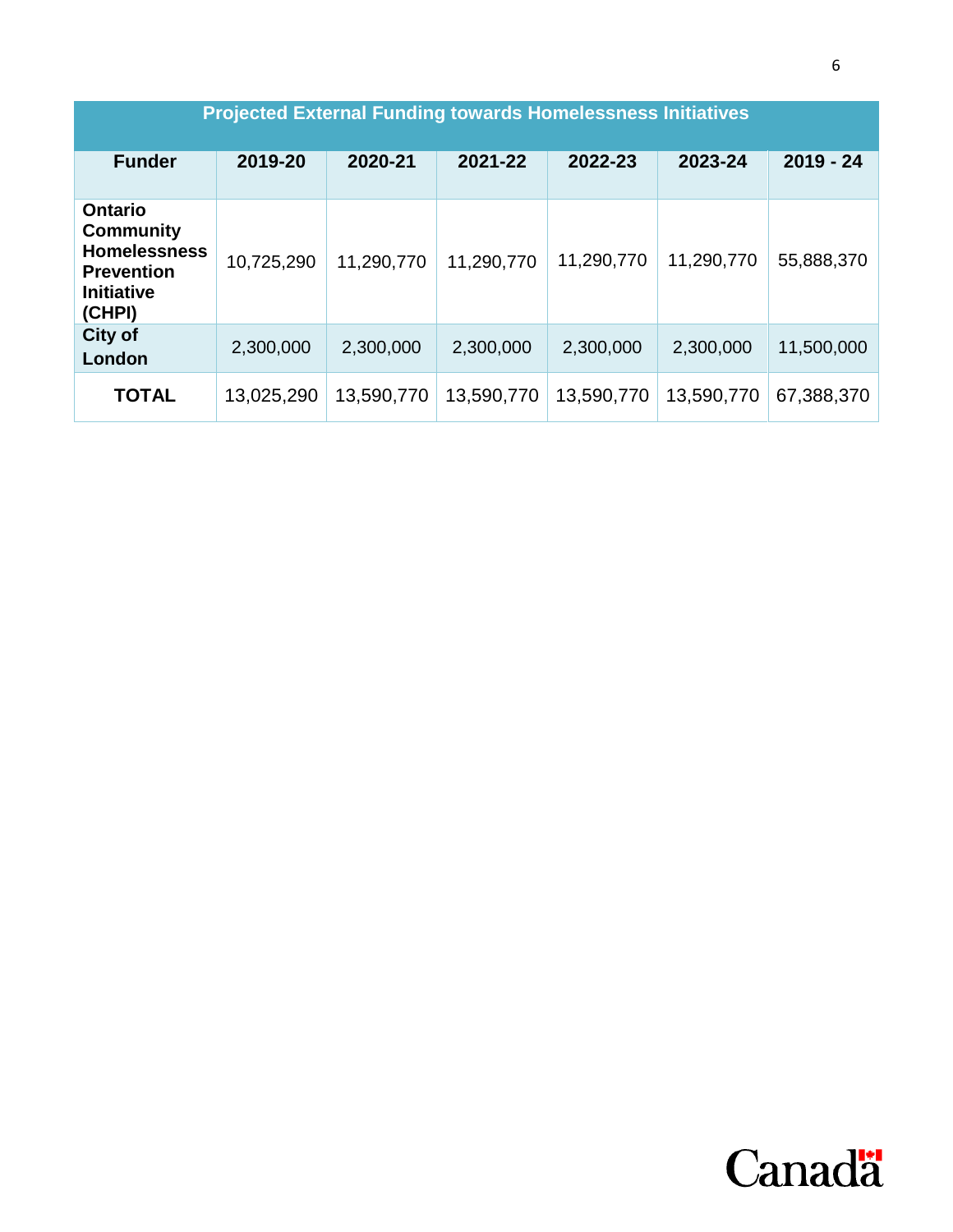### **4. Coordinated Access**

*Please discuss the steps you will take to implement a coordinated access system in your community. If your community has a coordinated access system in place, please describe how it presently functions. Note: Please also ensure you discuss how Indigenous Organizations have been engaged on the design of Coordinated Access, or how they will be engaged.* 

#### Coordinated Access

The City of London's Homeless Prevention Team, a department within the Corporation of the City of London, is responsible for community coordination and implementation of London's Coordinated Access System, and for operation of the data-system and sharing. The City works in close collaboration with two advisory groups including the London Homeless Prevention Network, made up of the leadership of homeless serving organizations/programs that are Users of London's installation of the Homeless Individuals and Families Information System (HIFIS) and provide an advisory role for all aspects of HIFIS implementation.

In addition, the Community Advisory Board, the London Homeless Coalition Steering Committee, is mandated to provide recommendations on Reaching Home funding.

London is a Built for Zero Community and has access to knowledge and supports through the Canadian Alliance to End Homelessness to develop and implement a Coordinated Access System.

As a first step in developing the Coordinated Access System in London, the City of London Homeless Prevention team has implemented a pilot process to support participants presenting to City of London. Throughout the pilot, this intake and referral process will be updated and modified as feedback is received and lessons learned.

In addition, processes are being developed for greater upstream interventions including discharge planning from hospital and judicial systems, to prevent discharge into homelessness.

|                    | <b>Current State</b>           | <b>Next Steps</b>                |
|--------------------|--------------------------------|----------------------------------|
| <b>Data System</b> | The City of London administers | Complete                         |
| (HIFIS)            | HIFIS 4 and is responsible for |                                  |
|                    | the operation of the data      | The City of London will continue |
|                    | system.                        | to administer HIFIS 4 in a       |
|                    |                                | shared environment.              |
|                    | A shared consent is in place   |                                  |
|                    | that allows data sharing       | HIFIS 4 is fully implemented in  |
|                    |                                | London and will be used to       |

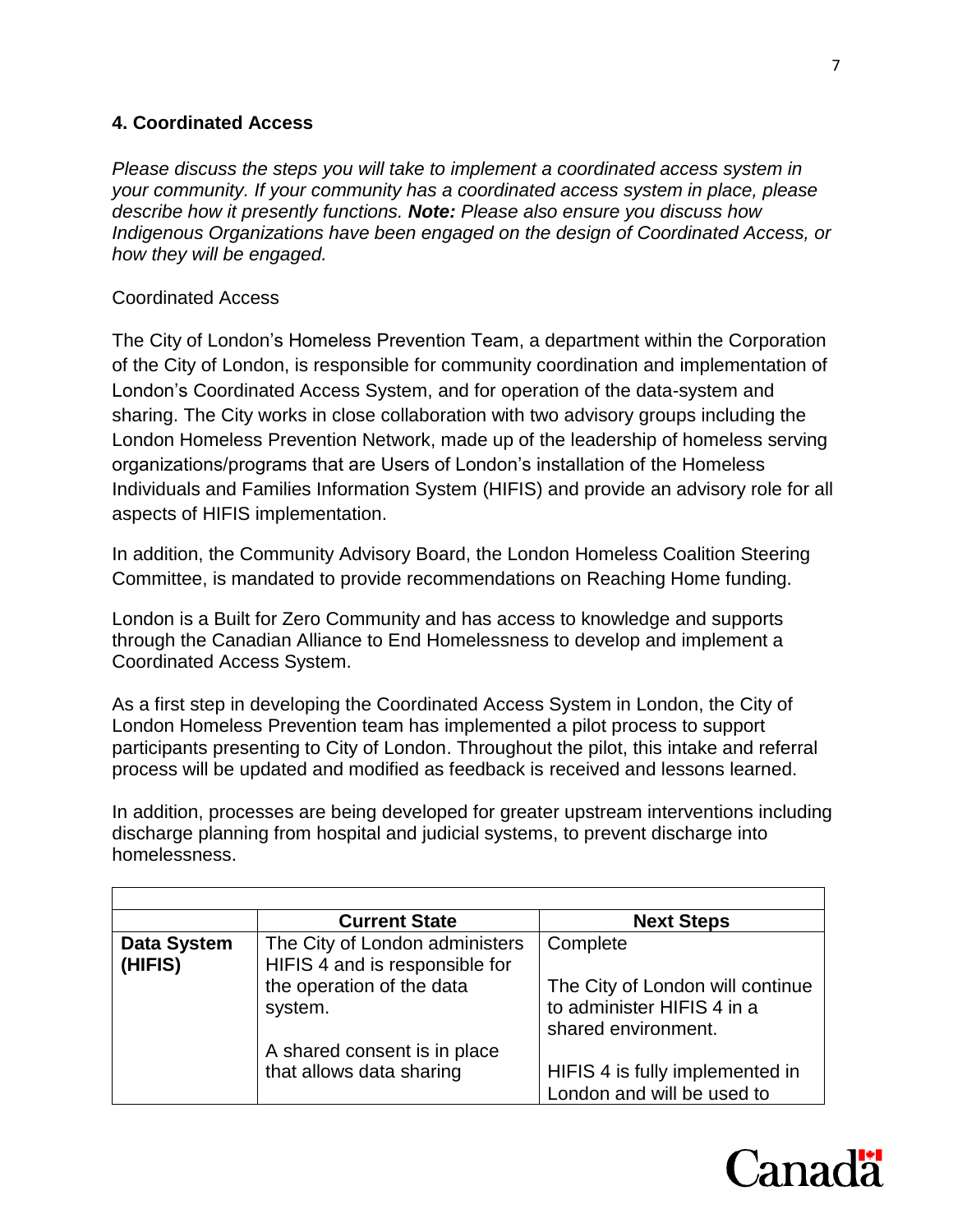|                     | between organizations using<br>HIFIS.<br>In London, HIFIS is<br>implemented in a shared<br>environment based on the<br>consent of participants. There<br>are currently 11 homeless<br>serving organizations using<br>HIFIS 4, including the City of<br>London.                                                                                                                                                                                                                                       | support London's Coordinated<br>Access System.                                                                                                                                                                                                                                  |
|---------------------|------------------------------------------------------------------------------------------------------------------------------------------------------------------------------------------------------------------------------------------------------------------------------------------------------------------------------------------------------------------------------------------------------------------------------------------------------------------------------------------------------|---------------------------------------------------------------------------------------------------------------------------------------------------------------------------------------------------------------------------------------------------------------------------------|
| <b>By Name List</b> | Using HIFIS 4, London has<br>developed a Quality By-Name<br>List and has in place a<br>Coordinated Access List and a<br><b>Priority List.</b><br>London's By-Name List is<br>considered a "Quality By-Name"<br>List" by Built for Zero.<br>Through the Priority List, the<br>City of London has the ability to<br>match individuals to supports<br>and services that meet their<br>unique needs and to prioritize<br>based on identified community<br>priorities (example: chronic<br>homelessness). | January 2020 - March 2020<br>Community partners will be<br>engaged to determine the<br>community priority parameters<br>for the Priority List.<br>Apply parameters to the existing<br>Priority list to match individuals<br>and families to available<br>services and supports. |

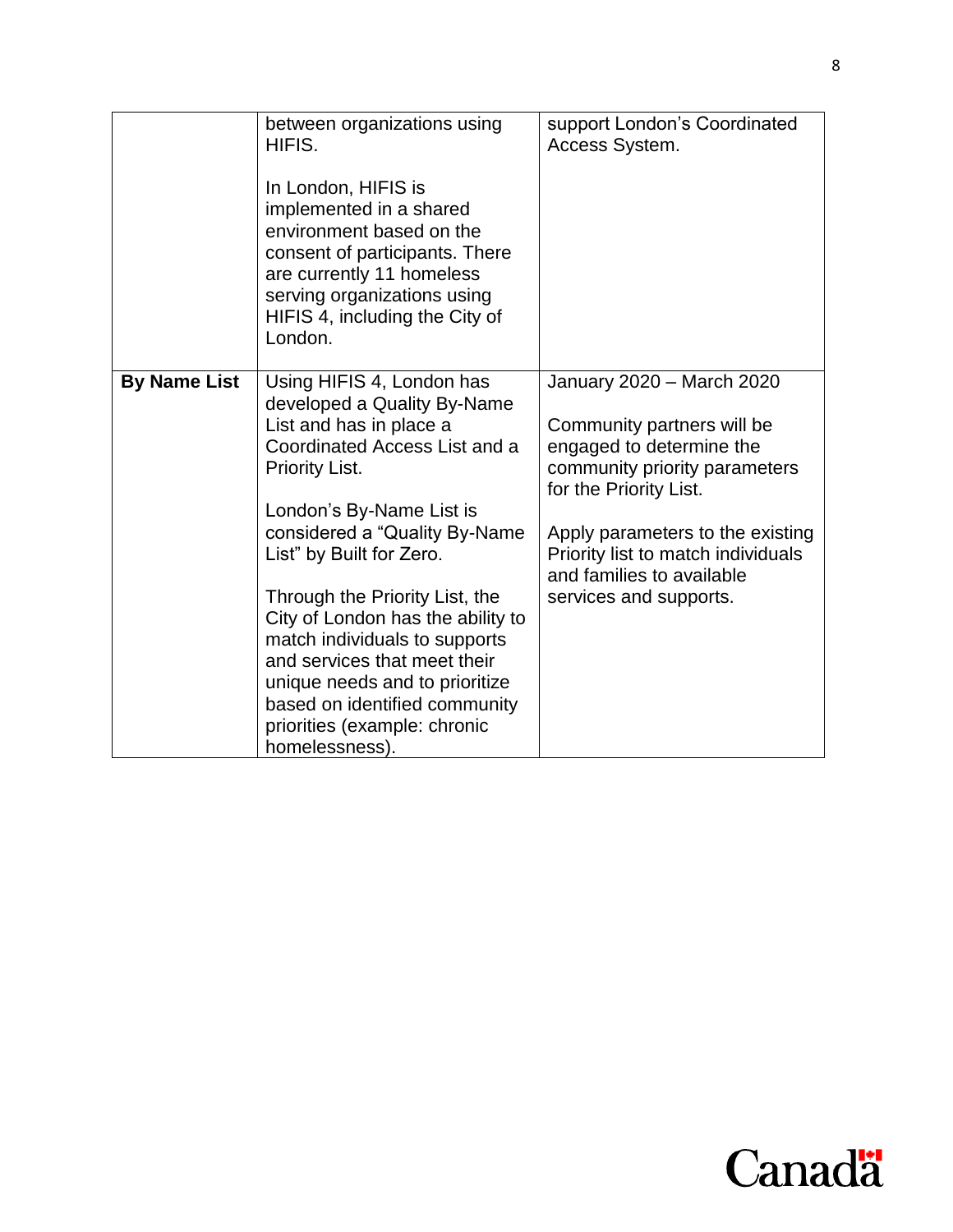| <b>Coordinated</b><br><b>Access Lead</b> | A Coordinated Access Manager<br>has been hired at the City of<br>London. The role of this<br>manager is to lead the<br>development and<br>implementation of a<br>Coordinated Access System in<br>London. | January 2020 - Fall 2020<br><b>The Coordinated Access</b><br>Manager will:<br>Lead the development<br>and implementation of a<br><b>Coordinated Access</b><br>System for London.<br>Engage community<br>partners, including the<br><b>London Homeless</b><br><b>Prevention Network.</b><br>Work with City of London<br>$\bullet$<br>team, including Built for<br>Zero and HIFIS leads.                                                                |
|------------------------------------------|----------------------------------------------------------------------------------------------------------------------------------------------------------------------------------------------------------|-------------------------------------------------------------------------------------------------------------------------------------------------------------------------------------------------------------------------------------------------------------------------------------------------------------------------------------------------------------------------------------------------------------------------------------------------------|
| <b>Community</b><br><b>Engagement</b>    | There is ongoing engagement<br>with community partners<br>through various groups, such<br>as the London Homeless<br>Prevention Network and the<br>London Homeless Coalition.                             | January 2020 - Ongoing<br>City of London will engage with<br>community partners at key<br>points, including:<br>Development-<br>Consultation and<br>engagement regarding<br>key decisions.<br>Implementation -<br>Engagement with<br>community programs to<br>identify opportunities to<br>adjust practices.<br>Monitoring - Reviewing<br>$\bullet$<br>information together with<br>community partners to<br>identify successes and<br>opportunities. |

## **Giwetashkad Indigenous Homelessness Strategic Plan, 2020-2023**

The Giwetashkad Indigenous Homelessness Strategic Plan, 2020-2023 was developed by At Lohsa Family Healing Services, which is a London based non-profit organization

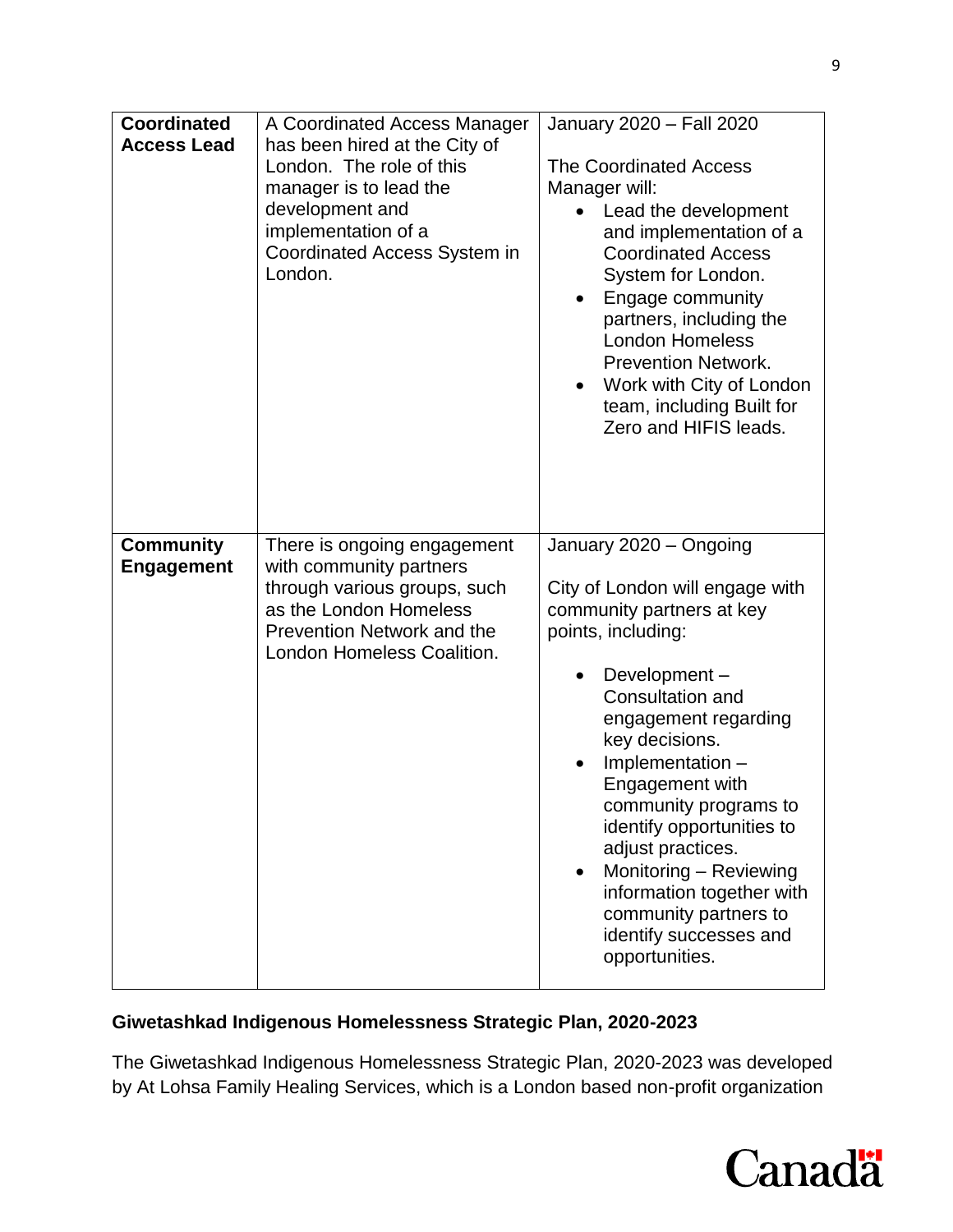that provides community members with Indigenous-led programming and services that offer holistic healing, education, shelter and support.

The Giwetashkad Indigenous Homelessness Strategic Plan (the Plan) describes the Plan as,

"the work of a community-driven, Indigenous-led engagement that has placed the voices and perspectives of community members with lived and living expertise of homelessness at the heart of the community engagement process. The Plan sets out a vision of home as a place of safety and belonging for all peoples: a London that all Indigenous people can call home."

With the integration of the Indigenous Plan with the City's 5 Year update of the City of London Homelessness and Housing Plan, the City of London will be working more closely with Indigenous partners during the development of the Coordinated Access System. During the planning of Coordinated Access in 2019 and early 2020, Homeless Prevention will engage Giwetashkad and other Indigenous partners to inform the planning phase.

Key to this is incorporating a 'lived-experience' perspective, which will include individuals that identify as Indigenous. As Coordinated Access is implemented in London, Homeless Prevention will ensure Indigenous programs and approaches, as identified in the Indigenous Homeless Plan, are incorporated into the operations of London's Coordinated Access System.

<span id="page-9-0"></span>As coordinated access moves from project implementation to ongoing daily operations, Indigenous partners will be engaged in the evaluation of the Coordinated Access System. As the program pivots to respond to the community's shifting needs, Indigenous partners will continue to be engaged to ensure the continued and improved provision of culturally appropriate housing and supports.

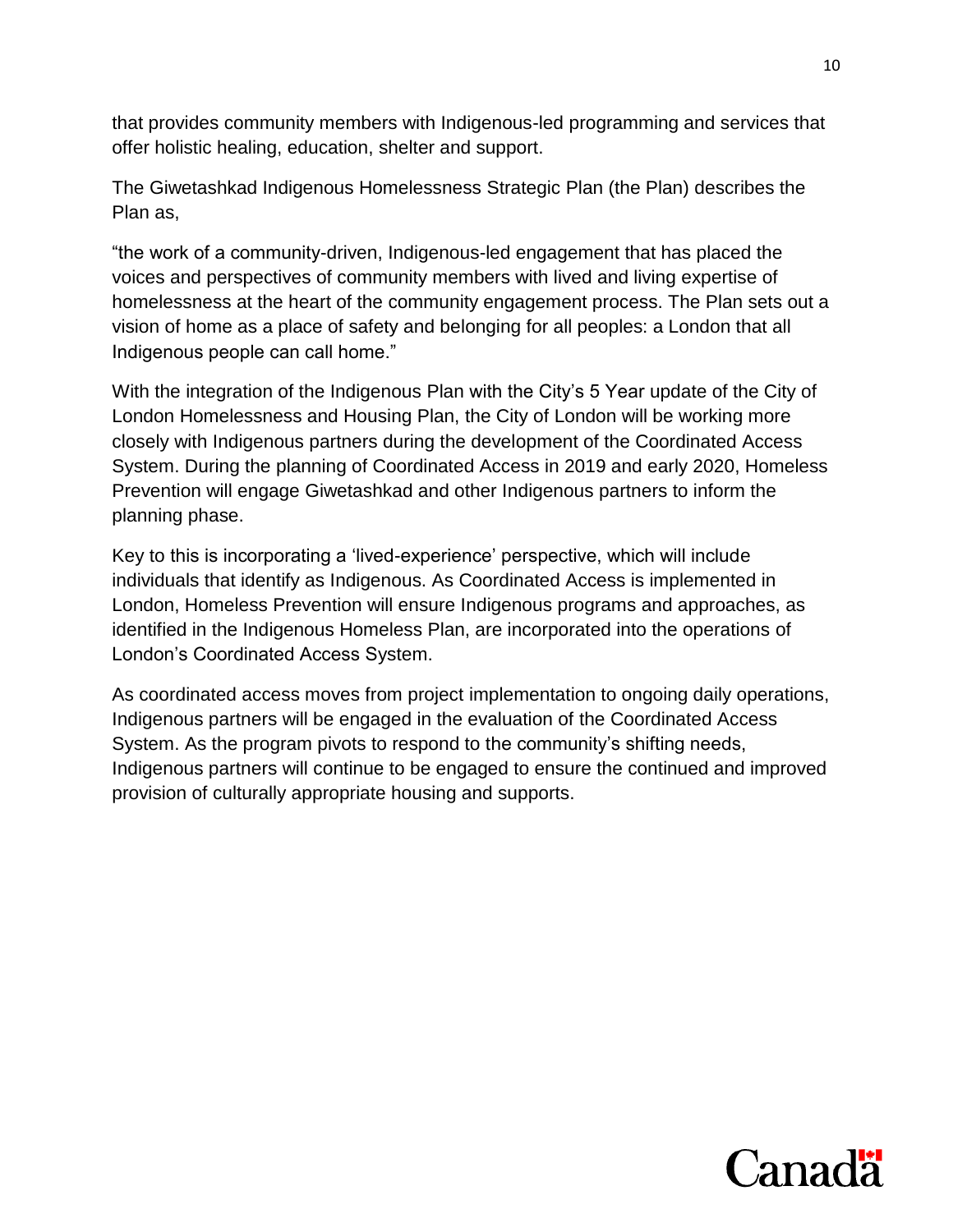### **5. Community-Wide Outcomes**

*If you would like your community to measure progress on additional outcomes beyond the [federally mandated outcomes,](https://www.canada.ca/en/employment-social-development/programs/homelessness/directives.html#h2.3-h3.3) please identify those outcomes. Please provide your proposed indicators, targets, and methodology for each of the additional identified outcomes.* 

London's Housing Stability Plan for All, The Housing Stability Action Plan for the City of London, 2019-2024 outlines four strategic areas of focus. Each strategic area of focus has a goal, result, strategic initiatives, actions, and measures that will guide the work of the community now, and in the future.

| <b>Strategic Area of Focus</b>        | Goal                                                                                                                             | <b>Result</b>                                                                                    |
|---------------------------------------|----------------------------------------------------------------------------------------------------------------------------------|--------------------------------------------------------------------------------------------------|
| Respond to the<br>homelessness crisis | Meet the immediate needs<br>of individuals and families<br>at risk of and experiencing<br>homelessness.                          | Reduce the number of<br>individuals and families at<br>risk of and experiencing<br>homelessness. |
| Create more housing stock             | Sufficient supply and range<br>of housing stock exists to<br>help build strong<br>communities.                                   | Increase affordable.<br>quality, and mixed housing<br>options.                                   |
| Provide housing supports              | Meaningful opportunities to<br>secure and maintain stable<br>housing.                                                            | Increase the number of<br>individuals and families<br>who secure housing and<br>stay housed.     |
| Transform the service<br>system       | Strong, sustainable, and<br>integrated housing stability<br>solutions developed<br>collaboratively to respond<br>to local needs. | Increase in the ability of<br>the housing stability<br>system to address<br>community needs.     |

The four strategic areas of focus are:

#### Actions and Measures

Under the strategic area of focus to "respond to the homelessness crisis", the actions and key measures outlined below have been identified. Key measures will be monitored throughout the year as funded agencies report on some measures quarterly. City-wide measures are monitored through HIFIS or manually by the Homeless Prevention Team, and reported annually.

Strategic Initiative 1.1: Work collaboratively across systems to address the immediate needs of individuals and families at risk of or experiencing homelessness

| <b>Actions</b>                             | <b>Key Measures</b>                    |
|--------------------------------------------|----------------------------------------|
| 1.1.a Triage and prioritize people system- | # of individuals and families who have |

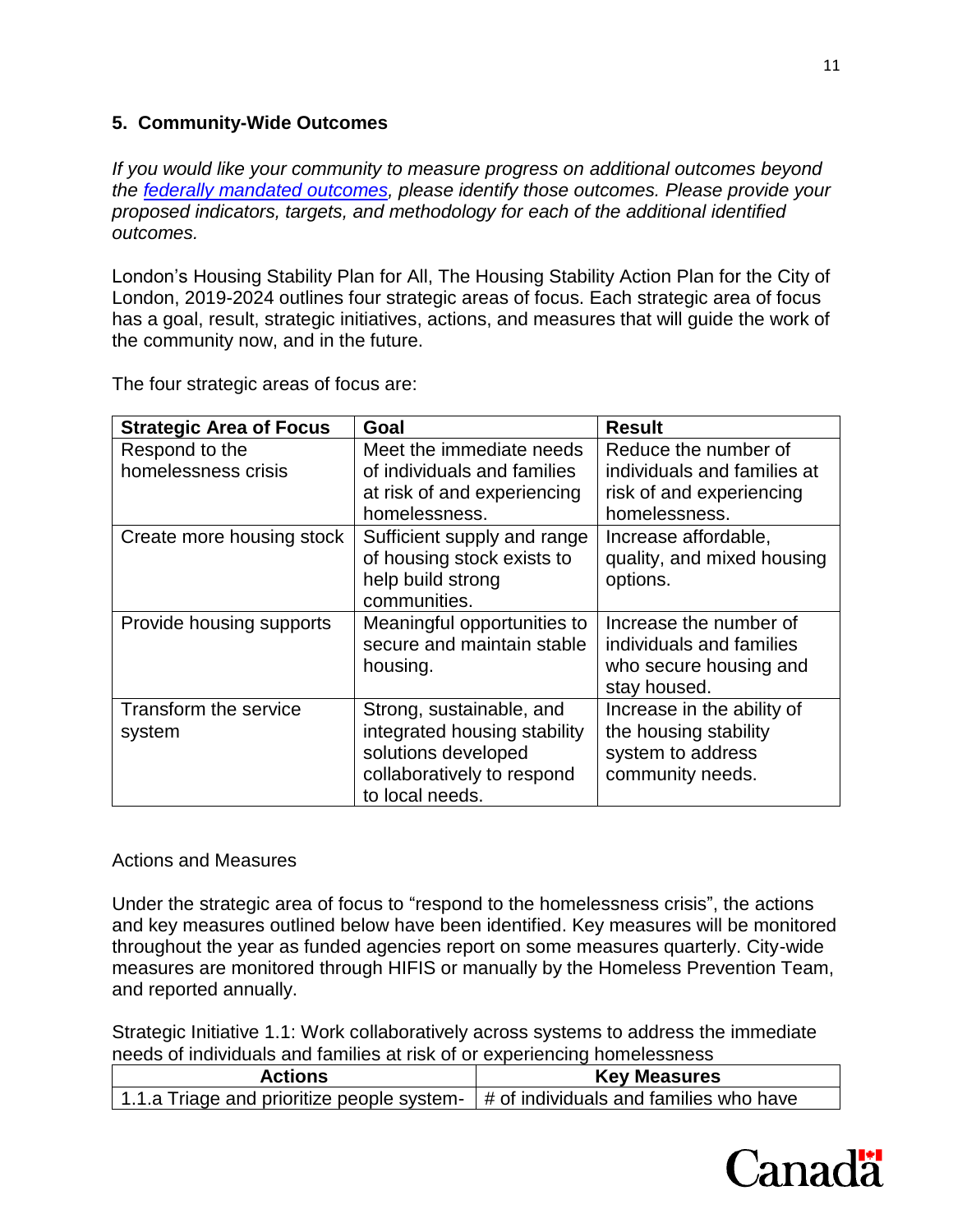| wide to support effective and efficient use<br>of system resources.                                             | completed assessments                                                                                                    |
|-----------------------------------------------------------------------------------------------------------------|--------------------------------------------------------------------------------------------------------------------------|
| 1.1.b Develop a coordinated access<br>system that addresses the immediate<br>needs of individuals and families. | # of public consultations and<br>engagements with diverse local<br>communities, including those with lived<br>experience |
|                                                                                                                 | # of programs participating in coordinated<br>access practice                                                            |
|                                                                                                                 | Average time between coordinated entry,<br>assessment, referral, and placement                                           |

Strategic Initiative 1.2: Create an outreach system and rapid response to support individuals and families experiencing unsheltered homelessness.

| <b>Actions</b>                            | <b>Key Measures</b>                        |
|-------------------------------------------|--------------------------------------------|
| 1.2.a. Increase integration with outreach | # of agencies and City service areas       |
| agencies and City service areas.          | engaged                                    |
| 1.2.b. Engage partners in the             | # of partners engaged                      |
| Coordinated Informed Response,            |                                            |
| including those with lived experience.    | # of individuals and families connected to |
|                                           | addictions and mental health services      |
| 1.2.c. Move the Coordinated Informed      | # of individuals and families housed       |
| Response from a pilot to a permanent      |                                            |
| program to rapidly house individuals and  |                                            |
| families experiencing unsheltered         |                                            |
| homelessness.                             |                                            |

Strategic Initiative 1.3: Provide the right level of support at the right time to decrease the use of emergency services.

| <b>Actions</b>                             | <b>Key Measures</b>                      |
|--------------------------------------------|------------------------------------------|
| 1.3.a Increase system capacity and         | # of support workers in the housing      |
| availability of services across sectors to | stability system                         |
| meet the housing stability needs of        |                                          |
| individuals and families in crisis.        | # of agencies who provide supports       |
| 1.3.b Work with London Police Service      | # of protocols established               |
| and Emergency Medical Services to          |                                          |
| establish an engagement protocol to        | # of people supported into housing       |
| support individuals experiencing           |                                          |
| unsheltered homelessness.                  | # of people supported into services      |
| 1.3.c Increase supports located within     | # of housing finder positions supporting |
| other sectors to prevent discharge to      | health, education, and justice discharge |
| shelter or homelessness.                   | processes                                |
|                                            |                                          |
|                                            | # of schools participating in            |
|                                            | homelessness education programs          |

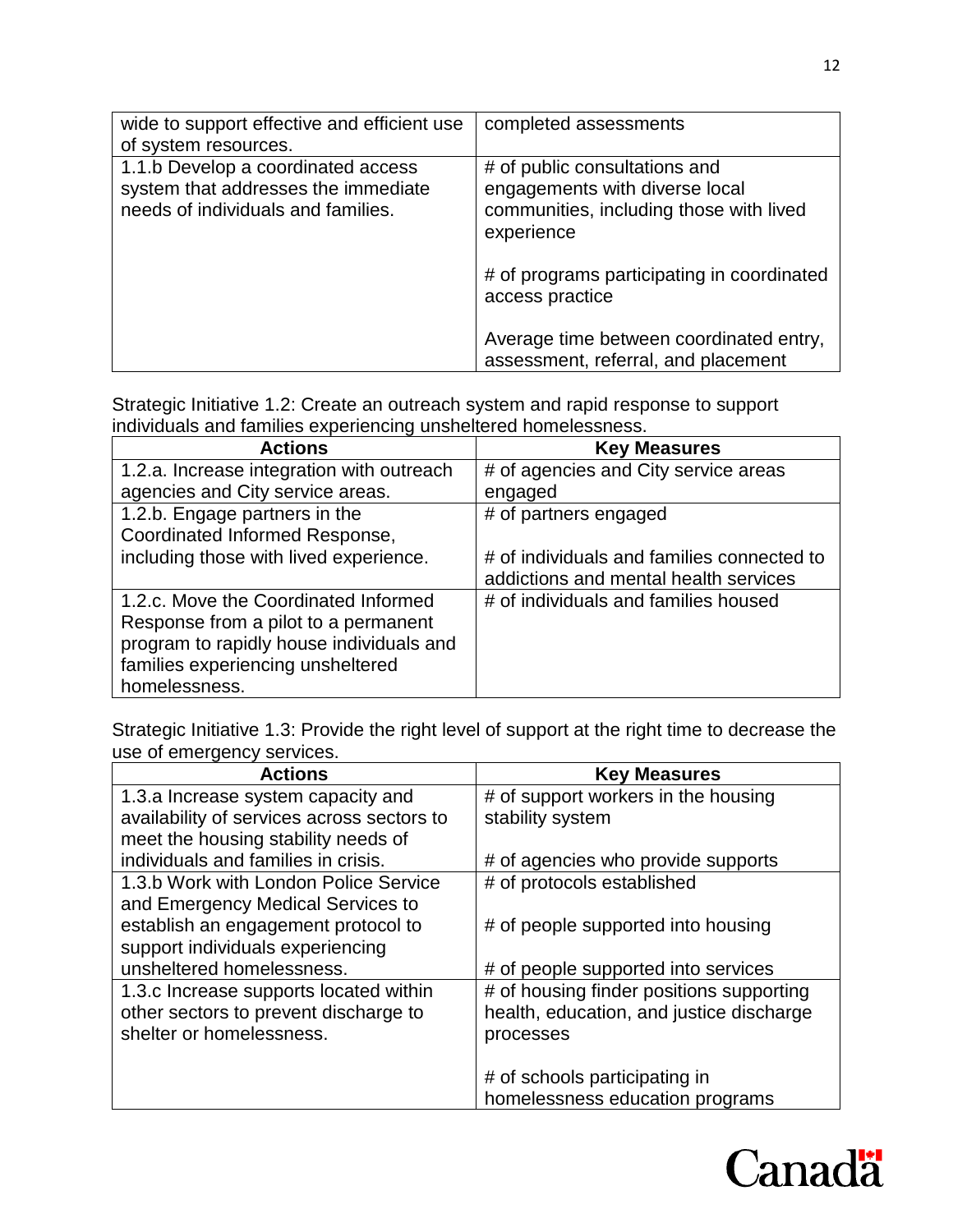| # of individuals diverted from being |
|--------------------------------------|
| discharged into homelessness         |

Strategic Initiative 1.4: Prevent individuals and families from entering homelessness

| <b>Actions</b>                            | <b>Key Measures</b>                         |
|-------------------------------------------|---------------------------------------------|
| 1.4.a Improve diversion practices to      | # of individuals and families diverted from |
| better assist individuals and families to | homelessness                                |
| secure housing.                           |                                             |
|                                           | # of individuals and families rapidly       |
|                                           | rehoused                                    |
| 1.4.b Implement eviction and prevention   | # of evictions prevented                    |
| programs to support individuals and       |                                             |
| families from entering homelessness.      | # of individuals and families who remain    |
|                                           | housed                                      |
|                                           |                                             |
|                                           | # of individuals and families rapidly       |
|                                           | rehoused                                    |
| 1.4.c Establish a mobile diversion and    | # of housing finder positions supporting    |
| prevention team that supports individuals | health, education, and justice discharge    |
| and families throughout the City.         | processes                                   |
|                                           |                                             |
|                                           | # of schools participating in               |
|                                           | homelessness education programs             |
|                                           |                                             |
|                                           | # of individuals and families diverted from |
|                                           | being discharged into homelessness          |

Strategic Initiative 1.5: House and re-house individuals and families experiencing homelessness rapidly.

| <b>Actions</b>                                                                  | <b>Key Measures</b>                      |
|---------------------------------------------------------------------------------|------------------------------------------|
| 1.5.a Implement unique opportunities to                                         | # of opportunities available (e.g. head- |
| support rapid rehousing options.                                                | leases, long-term motel stays, etc.)     |
|                                                                                 | # of individuals and families housed     |
| 1.5.b Strengthen the current housing<br>finder role.                            | # of housing finder positions            |
|                                                                                 | # of individuals and families housed     |
| 1.5.c Engage landlords to increase rental<br>opportunities for rapid rehousing. | # of landlords engaged                   |
|                                                                                 | # of rental opportunities available      |
| 1.5.d Provide financial supports to assist<br>individuals to secure housing.    | # of housing allowances provided         |
|                                                                                 | # of individuals and families assisted   |
|                                                                                 | through the Housing Stability Bank       |

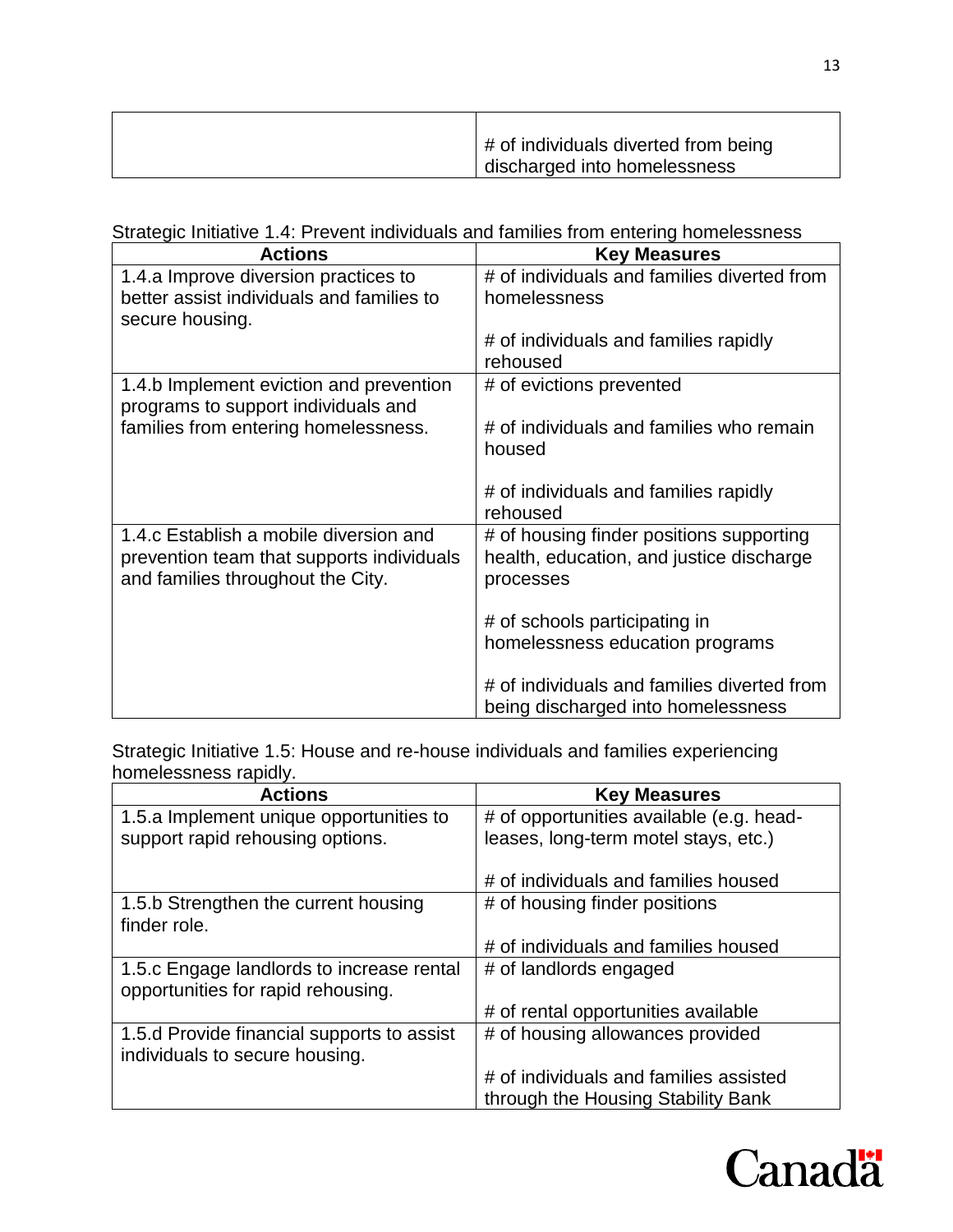#### <span id="page-13-0"></span>**6. Official Language Minority Communities**

*The Government of Canada has a responsibility under the Official Languages Act to ensure that programs and services meet the needs of [Official Language Minority](https://www.canada.ca/en/employment-social-development/programs/homelessness/directives.html#h2.3-h3.7)  [Communities \(OLMCs\).](https://www.canada.ca/en/employment-social-development/programs/homelessness/directives.html#h2.3-h3.7) Please describe the steps that you will take to ensure that the services funded under the Reaching Home take the needs of the [OLMCs](https://www.canada.ca/en/employment-social-development/programs/homelessness/directives.html#h2.3-h3.7) into consideration where applicable.* 

The City of London is committed to ensuring that we address the needs of homeless persons in both official languages. To this end, we actively encourage organizations representing the OLMCs to apply by issuing Calls for Proposals in both official languages, and have maintained good relationships with a local Francophone Association. According to project data, in 2018-19, less than 1% of the homeless community identified as a member of the OLMCs. We include a clause in all subprojects agreements to ensure that service providers are prepared to offer services in French, should there be a request. We also have good connections with a local Immigration Assistance Organization that can help individuals access translation supports. We will continue to monitor that service providers are meeting this clause, and we will continue to monitor the demand for services in the official minority language on an ongoing basis so that a right mix of sub-projects is in place to support the OLMCs.